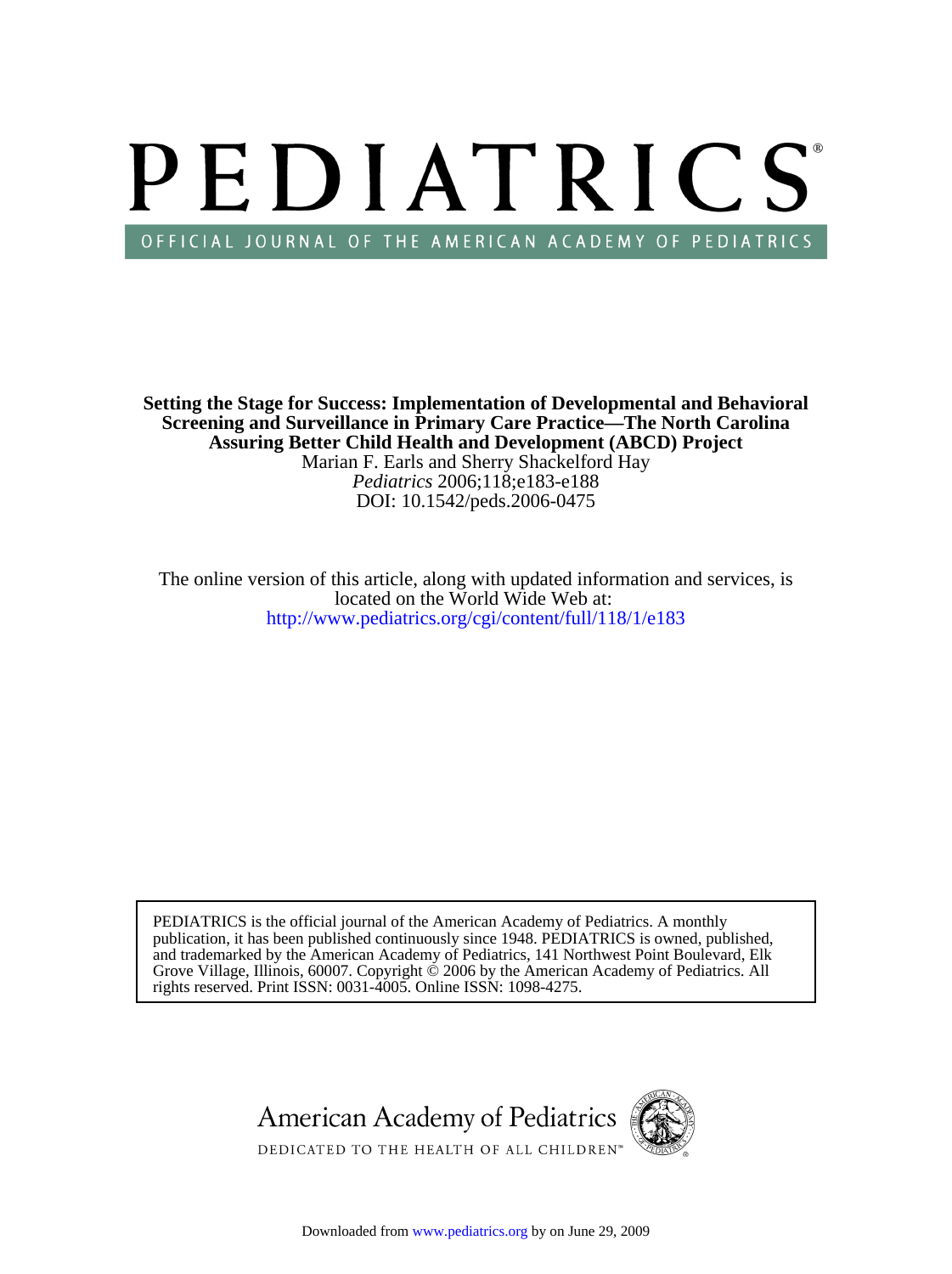#### SPECIAL ARTICLE

## **Setting the Stage for Success: Implementation of Developmental and Behavioral Screening and Surveillance in Primary Care Practice—The North Carolina Assuring Better Child Health and Development (ABCD) Project**

#### **Marian F. Earls, MD, FAAPa, Sherry Shackelford Hay, BSW, MPAb**

aGuilford Child Health, Inc, and Department of Pediatrics, University of North Carolina School of Medicine, Greensboro, North Carolina; bABCD and Special Programs, Office of Rural Health and Community Care of North Carolina, Raleigh, North Carolina

The authors have indicated they have no financial relationships relevant to this article to disclose.

#### **ABSTRACT**

Early identification of children with developmental and behavioral delays is important in primary care practice, and well-child visits provide an ideal opportunity to engage parents and perform periodic screening. Integration of this activity into office process and flow is necessary for making screening a routine and consistent part of primary care practice. In the North Carolina Assuring Better Child Health and Development Project, careful attention to and training for office process has resulted in a significant increase in screening rates to  $>70\%$  of the designated well-child visits. The data from the project prompted a change in Medicaid policy, and screening is now statewide in primary practices that perform Early Periodic Screening, Diagnosis, and Treatment examinations. Although there are features of the project that are unique to North Carolina, there are also elements that are transferable to any practice or state interested in integrating child development services into the medical home. Included here are lessons learned and a listing of practical tools for implementation.

www.pediatrics.org/cgi/doi/10.1542/ peds.2006-0475

doi:10.1542/peds.2006-0475

#### **Key Words**

assessment and surveillance, quality of care, developmental care, clinical practice

#### **Abbreviations**

AAP—American Academy of Pediatrics ABCD—Assuring Better Child Health and Development

EPSDT—Early Periodic Screening, Diagnosis, and Treatment ASQ—Ages and Stages Questionnaire

Accepted for publication Apr 10, 2006

Address correspondence to Marian F. Earls, MD, FAAP, Guilford Child Health, Inc, 1046 E Wendover Ave, Greensboro, NC 27405. E-mail: mearls@gchinc.com

PEDIATRICS (ISSN Numbers: Print, 0031-4005; Online, 1098-4275). Copyright © 2006 by the American Academy of Pediatrics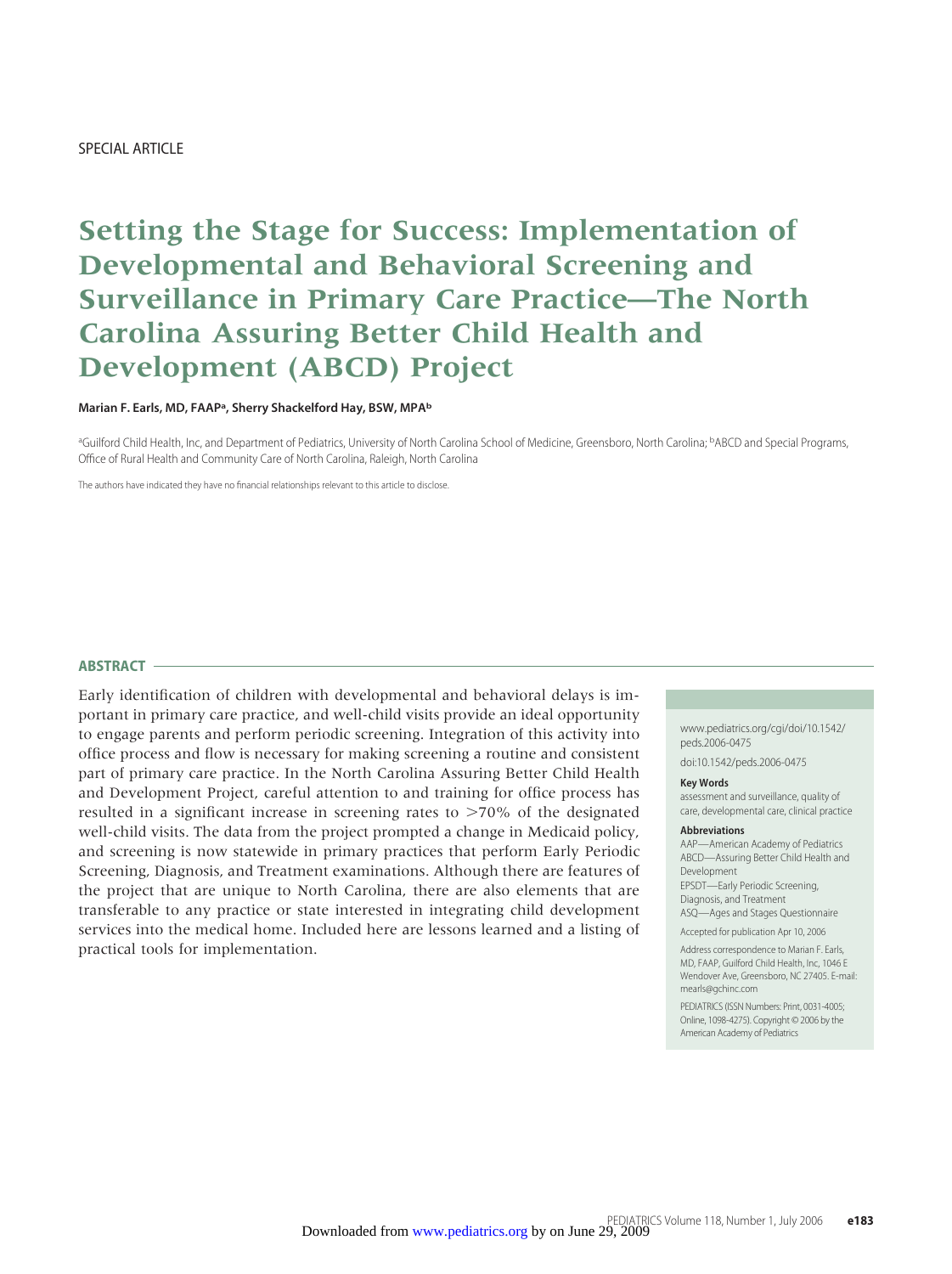EARLY IDENTIFICATION OF children with developmental delays is important in primary care practice. Primary care providers are generally the best-informed professionals with whom families have regular contact over the child's first 5 years of life, and the well-child visit provides for periodic evaluation of a child's development in relation to the child as a whole.

"About 16% of children have disabilities including speech and language delays, mental retardation, learning disabilities and emotional/behavioral problems; however only 30% of children with disabilities are detected before school entrance."1 "The prevalence of mental health problems is even higher among preschool children living in an environment of risk with estimates ranging from 17%–25%."2 Developmental screening and surveillance at well-child visits is recommended as a key component of preventive care for children.<sup>3</sup> Screening is especially important as a way to facilitate early identification and referral for infants and children who need early intervention services.4,5 However, as evidenced by the finding that only 30% of children needing services are identified by school age, primary care physicians do not identify these needs in the course of well-child care, which underscores the need for systems in practice to integrate the use of formal, validated screening tools. In addition, the benefits of screening and surveillance are not limited to children with developmental and behavioral delays. Even for typically developing children, families benefit by increased awareness of appropriate developmental and behavioral expectations. Primary physicians benefit from using the screening discussion as a template for anticipatory guidance. However, there are definitely perceived barriers to screening in practice, including time, staff needed, and inadequate reimbursement.6 The cost of a practitioner administering a developmental screen with a child was estimated by Dobrez et al<sup>7</sup> to be greater than \$7 per member per month for 0- to 3-year-olds, (but \$0 for parent-completed tools). Physicians often take a "waitand-see" approach, leading to an inappropriately high threshold for referral. For some there is the mistaken idea that screening may cause parental anxiety. When these factors are combined with an unfamiliarity with community resources, effective developmental surveillance is limited.<sup>5</sup>

Nevertheless, multiple authors have underscored the need for improved developmental services in primary care.8,9 When the Promoting Healthy Development Survey was completed with almost 1500 families, the results revealed a significant need for improvement in familycentered care and anticipatory guidance (ie, in eliciting parental concerns about development, discussing concerns, and connecting families with resources) in the course of well-child care.10

Physicians themselves, when surveyed, also reflect this need for improvement. In 2003, Sices et al<sup>11</sup> reported results from their survey mailed to a random national sample of pediatricians and family physicians. Only approximately half of them used a formal screening tool. There was great variability in screening and surveillance implementation in practices. The authors noted underuse of parent-completed tools. The 53rd American Academy of Pediatrics (AAP) Periodic Survey of Fellows<sup>6</sup> revealed that 71% of fellows used only clinical observation without a screening instrument to identify children with a developmental delay. Only 23% reported using a standardized tool. Overall, 50% said they always or sometimes conducted the screening. Furthermore, screening is often not seen as needed for the general population of children. Many reported that they used a screen more often when the parent already expressed a concern or the child was already at higher risk (very low birth weight, prematurity, known syndrome, etc).6,12

Although the implementation of developmental screening is variable, it seems that parents desire these services and express greater satisfaction when they receive them. According to parent report from the National Survey on Early Childhood Health, only 57% of children aged 10 to 35 months ever received developmental screening by their primary care provider, but parents gave higher ratings for family-centeredness when screening did occur.<sup>13</sup>

The Assuring Better Child Health and Development (ABCD) Project was begun in North Carolina in August 2000, piloting formal developmental screening and surveillance for children receiving Early Periodic Screening, Diagnosis, and Treatment (EPSDT) services in pediatric and family practices. The project's purpose was expressly to assist practices in implementing an office process for screening that would be efficient and practical, to promote early identification and referral, and to facilitate practice ability to link to early intervention and other community services. The goal was to establish a sustainable system for the entire state. The pilot began in 1 county and was replicated in 9 additional counties, and the process then became a statewide Medicaid policy in 2004. A formal screening (in most North Carolina practices, using the Ages and Stages Questionnaire  $[ASQ]^{14}$ or the Parents Evaluation of Developmental Status<sup>15</sup>) is performed at the 6-, 12-, and 18-month or 24-, 36-, 48-, and 60-month visits. In 2 counties, the results of every screen, with referral information, were entered into a database and tracked  $(>20 000$  screens by 2004).

#### **PROJECT OVERVIEW**

In August 2000, North Carolina was 1 of 4 states to receive a grant from the Commonwealth Fund for the purpose of implementing a comprehensive and coordinated system to improve the delivery and financing of child development services. North Carolina developed a model for delivering child development services in local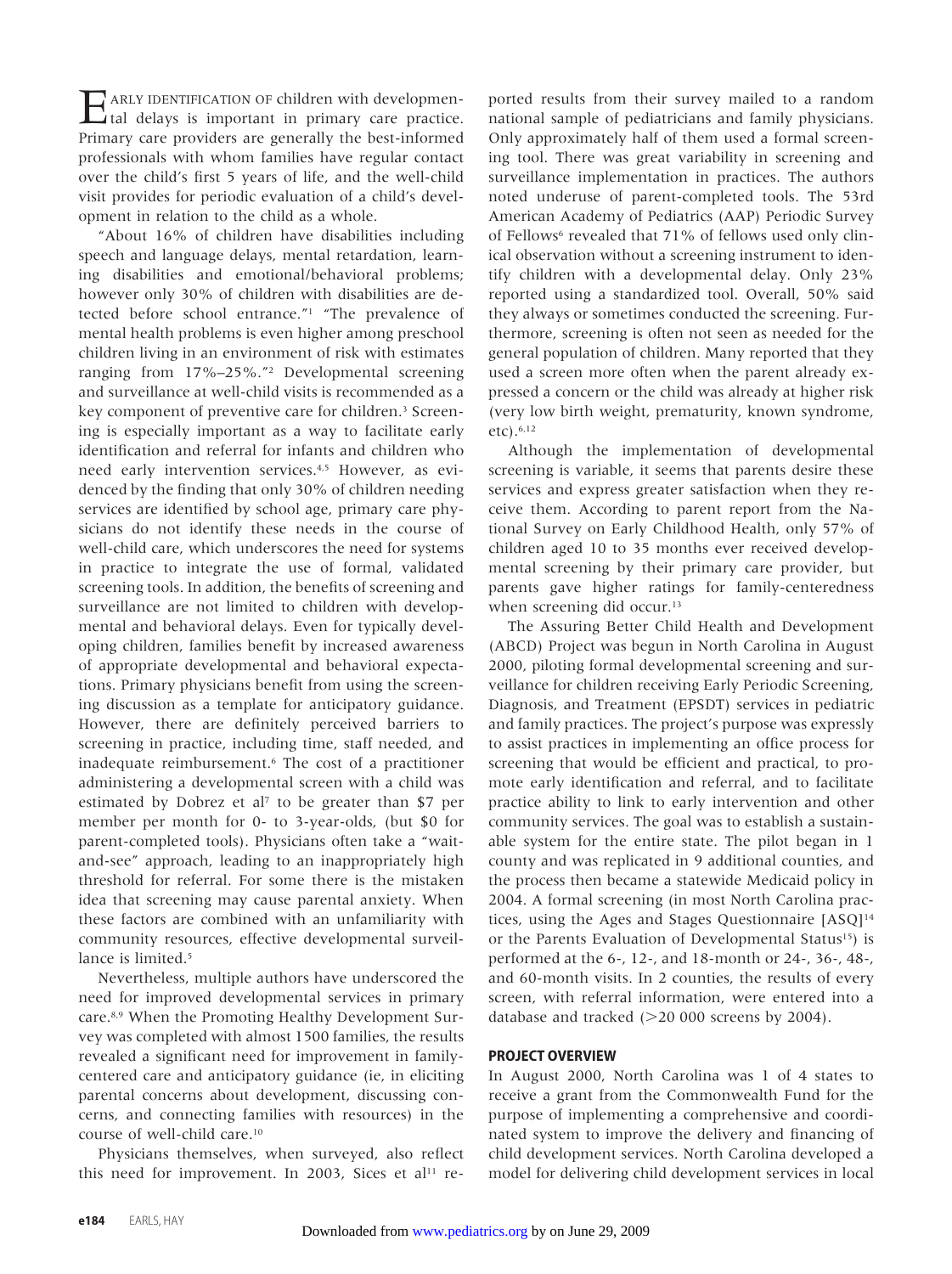communities using a 2-tiered approach: (1) a "best-practices" model for integrating developmental and behavioral screening and surveillance into primary care practice was developed with plans for replication; and (2) a group of key state leaders who had the capability of making policy changes was convened. Key objectives of the project were to:

- develop and implement a model program for children that encompasses their health, social, and developmental needs;
- help parents understand developmental milestones/ behavior and ways to facilitate healthy development;
- identify and respond to provider concerns about developmental screening and surveillance in local communities;
- identify and respond to family concerns; and
- monitor and track the impact of the model by implementing an evaluative process.

#### **CHALLENGES**

The state and nation face a list of challenges when developing this type of model. Poverty increases the risk for developmental and psychosocial issues in young children. In North Carolina, 55% of the 1.9 million children are eligible for special health care programs or are uninsured. In addition, before initiation of the model across North Carolina Medicaid systems of care, children were getting screened, on average, only 15.3% of the time, and the number of children served by early intervention was low. A 1999 legislative study on early intervention services indicated that between 8% and 13% of the total population between birth and 3 years of age could qualify and benefit from early intervention services; however, only 2.6% were served.

At the same time, the AAP was recommending formal screening and surveillance at well-child visits, but the most common and familiar developmental screening tool (Denver Developmental Screening Test) was untenable in primary care practice.

#### **INFRASTRUCTURE**

The model builds on North Carolina's "physiciandriven" enhanced primary care case management program, Community Care of North Carolina. These community networks are designed to better manage services for the Medicaid population. Many of the networks have also expanded services to other populations such as those in the State Children's Health Insurance Program and the uninsured. The heart of the program is community providers taking a population-based approach to managing enrollee care by systematically identifying patients-at-risk and then instituting the processes and supports that are needed to manage the care.

The North Carolina ABCD Project was, by design, a

quality-improvement initiative, and it was piloted within the infrastructure of one of these networks called the Partnership for Health Management. At the time in August 2000, there were 9 networks with 114 practices in 37 counties. Currently, there are 14 networks with 1006 practices in 92 counties. Each network receives additional money (\$2.50 per member per month) from Medicaid for providing care management staff to support the member practices in implementing disease management and preventive protocols (eg, asthma, diabetes, developmental and behavioral screening, reduction of emergency department usage). Each of the network practices also receives \$2.50 per member per month for practice costs associated with instituting processes to better manage care.

#### **PROJECT IMPLEMENTATION IN THE OFFICE**

A key characteristic of this project is that it was physician/practice driven. The process began with pediatricians exploring options for a screening process that would be compatible with a busy schedule, be satisfying to parents, optimize early identification of infants and toddlers who are at risk, and facilitate anticipatory guidance in promoting successful developmental outcomes. In choosing a screening tool, the factors that were considered include the type of screen, staff required, time, and cost. Parent-completed tools required little staff time, were not costly, and could fit nicely into the office flow. Most importantly, these tools engage parents as experts on their child and recognize the provider-parent partnership in the care of the child. In addition, there was a choice of a few such tools that met sensitivity and specificity (70%– 80%), were available in other languages (particularly Spanish), and had fourth- to fifthgrade reading levels. The pilot practices chose the ASQ. Use of PDSA ("plan, do, study, act") cycles allowed for real-time modifications that were based on qualitative measures such as provider and parent surveys. Progress in the rate of screening was measured quarterly by tabulating the number of completed screens over the number of well-child visits at the age intervals at which screening was to be done. Steady progress in the rate of screening was seen from quarter to quarter, because the practices were able to troubleshoot and improve flow procedures as experience was gained (see Fig 1). On the basis of the experience of the pilot and subsequent practices that joined the project, the following key steps for the office process have been identified:

- Assess current office protocols.
- Identify a physician champion to maintain the initiative as a priority.
- Select a screening tool.
- Map the workflow.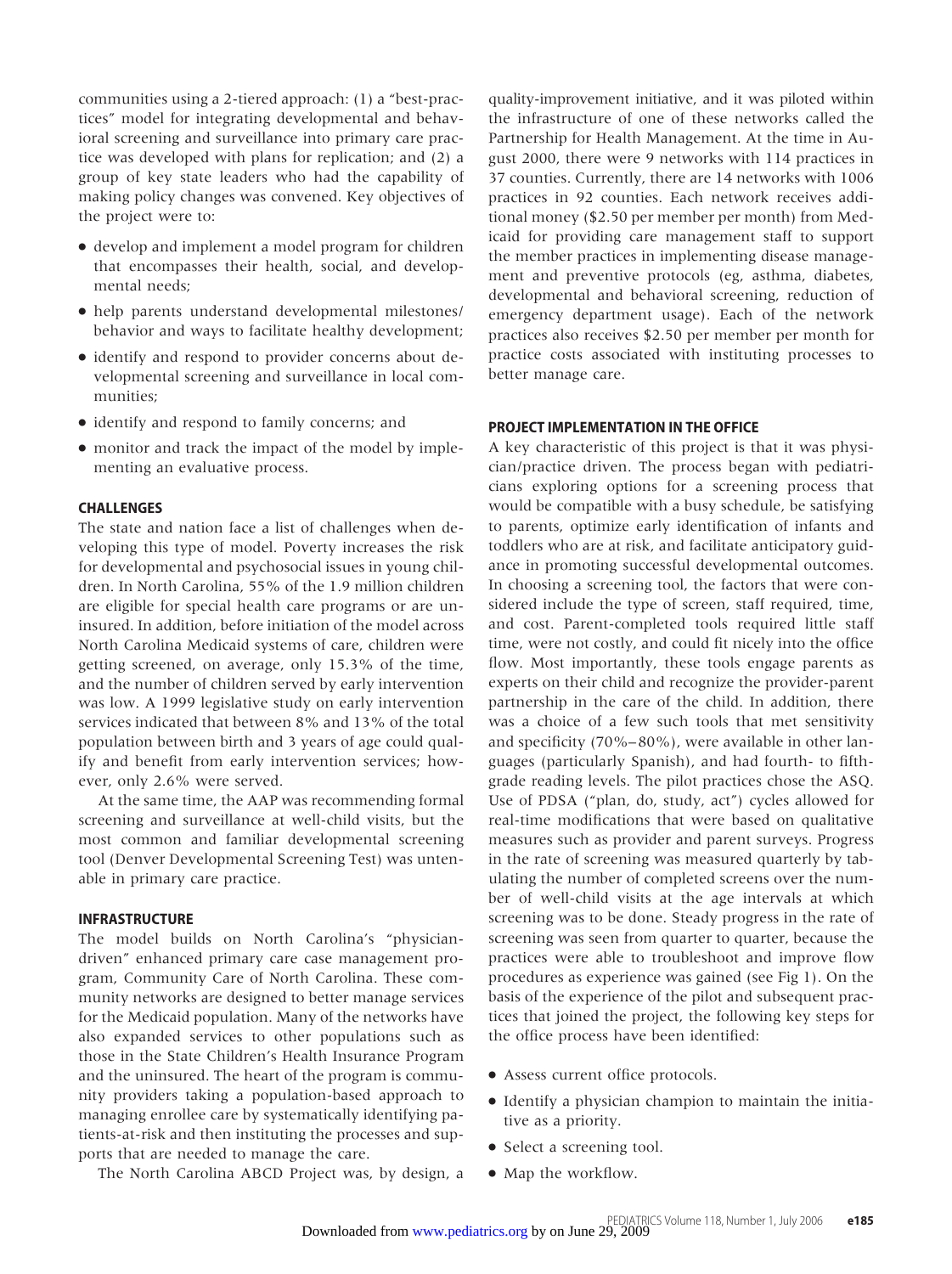

FIGURE 1 Comparison of 1-, 2-, and 4-year-olds screened (years 2, 3, and 4 include 2 additional practices).

- Identify system supports (networking with community partners is key here).
- Conduct staff orientations; be sure to include nursing and office staff who will be instrumental in the office flow.
- Share process and outcome data at regular intervals with staff.

The key steps in the process are applicable at both the practice and state level. Many practices already have processes for some type of developmental screening and anticipatory guidance. During the project, practices found that replacing their existing processes with the use of a standardized tool and protocol made the workflow more efficient. Because practices are faced with integrating numerous protocols, it is critical to identify a physician who can keep it a priority and provide feedback to staff. There are several developmental screening tools that meet sensitivity and specificity needs, so identifying how the tool works in the individual practice is important. A list and description of those tools is available at www.dbpeds.org/articles/detail.cfm?TextID-539. Planning for when the tool will be given to parents, who will score the tool, and other practice logistics should be outlined before initiating the process. It is important to involve key staff (to include, eg, front office and nursing staff) when mapping the workflow. A part of mapping the flow is identifying system supports that are both internal and external to the practice. For use with parents, age-specific and general developmental anticipatory guidance materials were designed and piloted. Through focus groups and surveys, parents assisted with the design of these materials. They were produced so that practices could personalize them and print quantities of them for little cost. Necessary system supports external to the practice include community partners such as Early Intervention, Child Services Coordination, and the Family Support Network. Opportunities for providers to have face-to-face meetings with their community partners are key. By networking in this way, logistics of communication and referral can be identified. Practices that were a part of the process helped to design a "Getting Started" worksheet, which is available on request.

#### **NETWORKING FOR FACILITATION AND REPLICATION**

At the state level, the process of collaboration starts with medical and nonmedical providers, in conjunction with families, developing a relationship focused on understanding their respective roles in caring for and treating children. A key success of developing this collaborative relationship has been the identification of a physician champion who actively participates on medical and nonmedical committees that serve children. For example, the physician for our project participates on the North Carolina Interagency Coordinating Council, the mission of which is to respond to the needs of children from birth to 5 years of age who have or are at risk for disabilities and their families. This council was established in response to Public Law 99-457, and the membership is comprised of staff from state agencies that serve children in addition to state representatives and families. This physician champion also leads the ABCD state advisory group, which is comprised of medical and nonmedical providers represented by private practice, public health, Early Intervention, Smart Start, public instruction, mental health, and Medicaid. The advisory board helped to remove bureaucratic barriers as the project was replicating.

This physician's leadership in the medical community also extends to the Community Care of North Carolina quality-improvement committees, the state's Medicaid physician advisory group, and the North Carolina Chapter of the AAP. As a result of these associations, children's issues continue to be a top priority on the state's official agenda.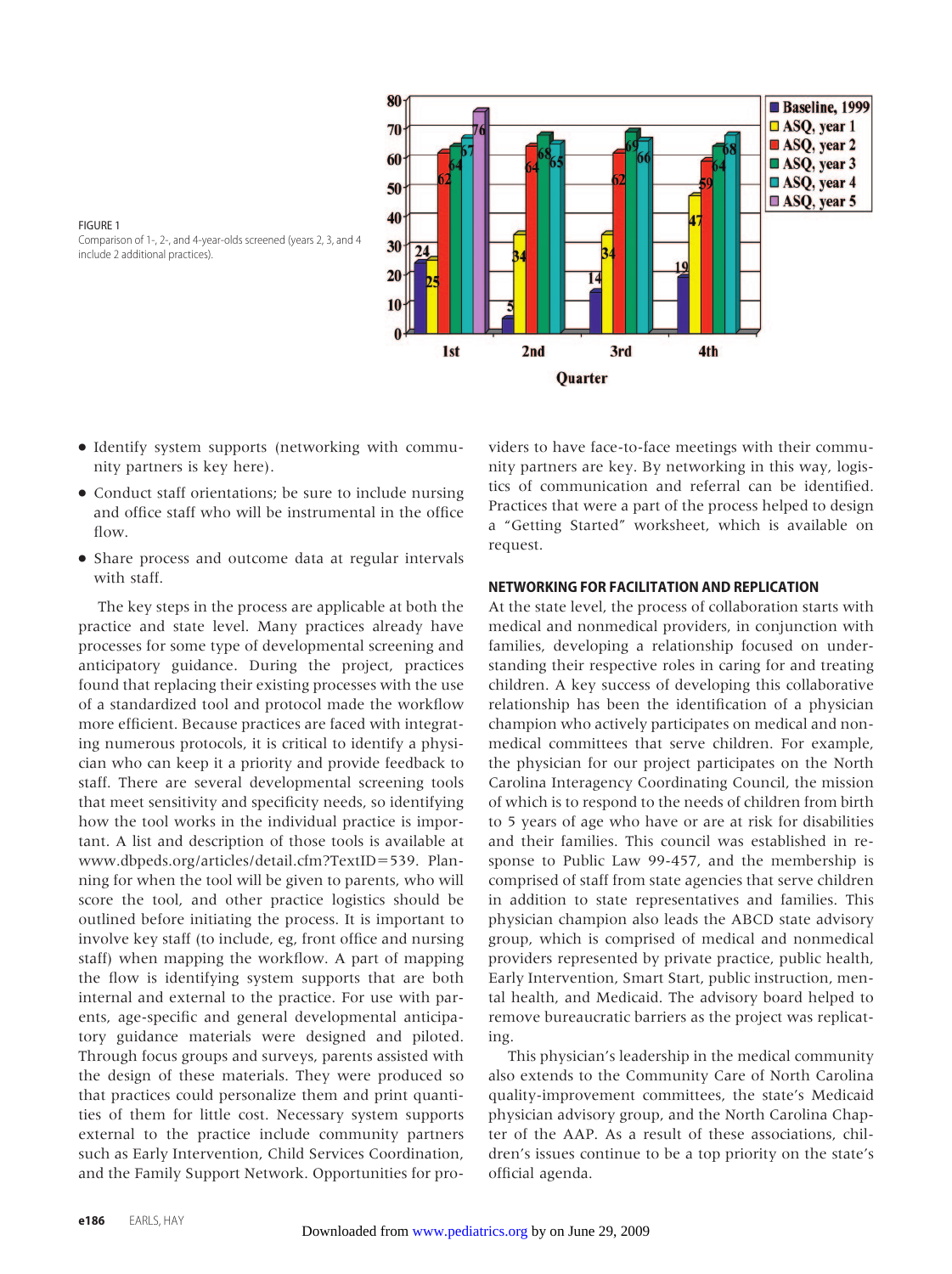The physician champion met with community partners who serve children through early intervention to establish a communication system. For example, the developmental screening tools being used in the practices, the ASQ, Parents Evaluation of Developmental Status, and Infant Developmental Inventory, were selected not only because they are practical for primary care providers but also because these tools "speak the language" of early intervention around the 5 developmental domains.

The communication system was enhanced further by jointly marketing messages from the partners. The same language and logo ("Together We Grow") are used on materials available to families and providers, which promotes name recognition, as well as learning. A provider curriculum on early intervention (ie, screening tools and services) was also developed in tandem with the state's infant, toddler, and preschool programs and with parents, again in recognition of shared goals. Co-faculty for the physician trainings included early intervention staff, parents from the Family Support Network, physicians, staff from the Office of Research, Demonstrations, and Rural Health Development, and staff from the Division of Medical Assistance.

#### **PROJECT IMPACT**

#### **Policy Change**

Data from the initiative were shared with state agencies, which resulted in policy change. The first change occurred in 2003 and was made by the Division of Public Health, directing the local health departments to use standardized developmental screening tools in both community nursing and well-child clinics. Ongoing dialogue with the Division of Medical Assistance led to a policy change with the state EPSDT (Health Check) requirements in 2004. One of the many components of a complete EPSDT visit is developmental screening including mental, emotional, and behavioral. The new policy requires practices to use a formal, standardized developmental screening tool at 6, 12, 18, or 24 months and 3, 4, and 5 years of age. The medical chart should contain screening results, and the Current Procedural Terminology code 96110-EP should be on the claim form.

#### **Replication and Spread**

North Carolina initially replicated the model in practices within Community Care of North Carolina, because these physicians are interested in all types of quality improvement, and the networks have care managers. Providers who were not affiliated with a community care plan, however, expressed interest as well. Practices within networks and those who were not in networks indicated that they want the "how-to" or "key ingredients" for integrating screening and referral in their practice. An office resource guide was developed to guide practices through the process. In addition, a curriculum on the physician's role in early intervention is being offered in local communities, and free continuing medical education is available to providers. It was developed as a collaborative effort with the North Carolina Chapter of the AAP, Academy of Family Physicians, Early Intervention, public health, and parents. The policy change facilitated replication statewide, and the project continues to be a resource to practices and the Medicaid program.

The ABCD model was also promoted to practices by Smart Start (state early readiness program), Health Check (EPSDT), and Medicaid's managed care consultants.

#### **Pearls and Tools**

Those involved with the North Carolina project have been contacted by other states with an interest in establishing a similar initiative. Although there are features of the project that are unique to North Carolina, there are also elements that are transferable to any practice or state interested in integrating child development services into the medical home.

Pearls for a successful state project include:

- Identify a physician champion to lead project activity.
- Direct activity from a local level rather than at the state level.
- Pilot activity before replicating.
- Replicate activities after data are collected and shared.
- Develop policies for "best practices" in well-child care on the basis of the experience of local activity.
- Align goals with collaborating partners to help ensure active participation from partners.
- Identify care management resources in local communities to support the practice and family rather than hiring additional staff.

Practical tools for the practice and family developed by the ABCD Project include:

- office resource guide (research and how-tos for implementation in the office);
- curricula and workbooks (eligible for continuing medical education);
- anticipatory guidance by well-visit (available in English and Spanish; can be personalized to the practice);
- talking guides for clinicians (steps in discussing developmental screening with families);
- posters for the examination and waiting rooms (encourages families to request developmental screening and promotes awareness of early intervention); and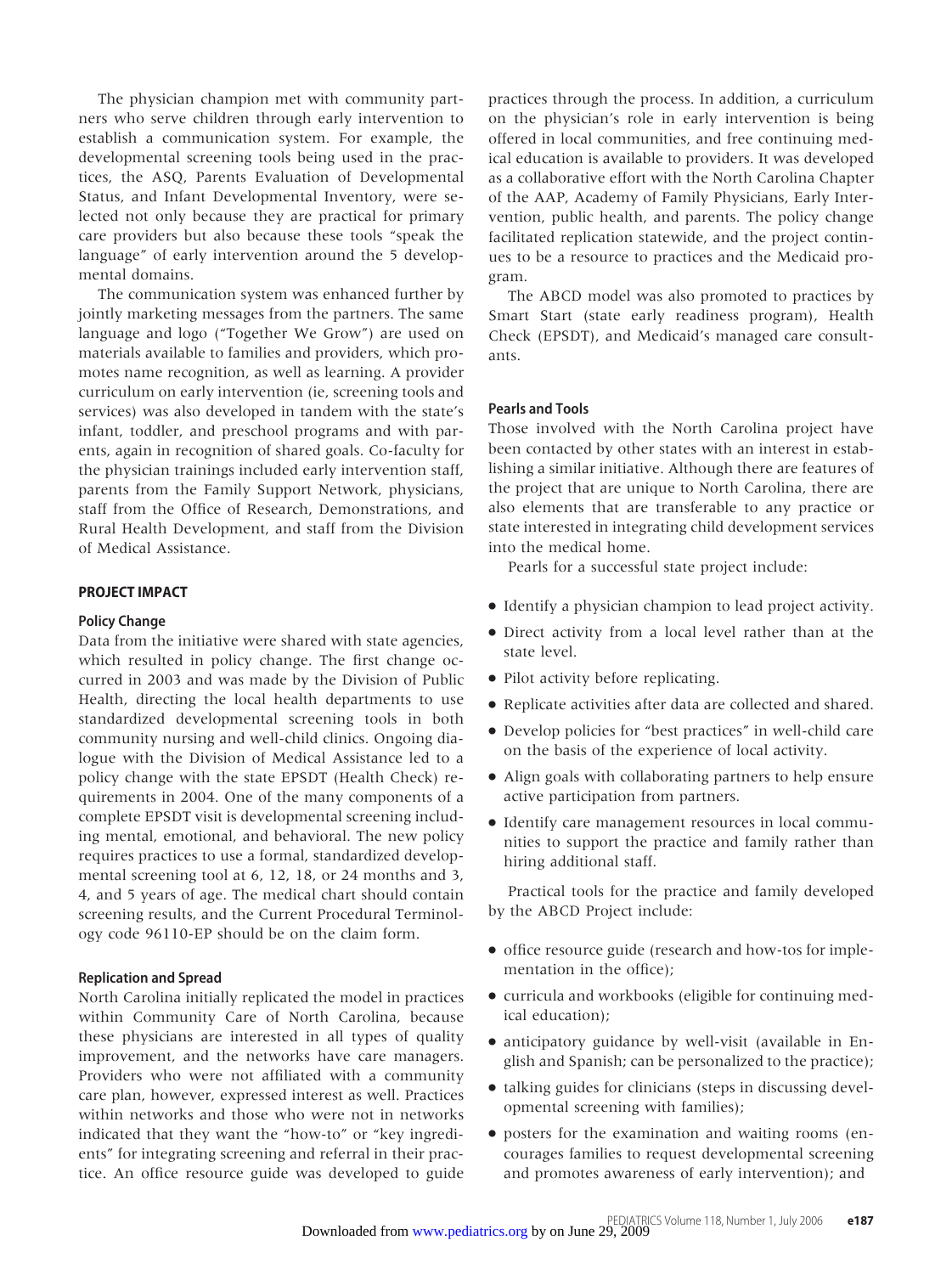● video and companion workbook for practice teams (rationale, billing, performance measurement, and a view into the office process).

#### **REFERENCES**

- 1. Glascoe FP, Shapiro HL. Introduction to developmental and behavioral screening. Available at: www.dbpeds.org/tutorial/. Accessed June 7, 2006
- 2. Squires J, Nickel R. Never too soon: identifying socialemotional problems in infants and toddlers. *Contemp Pediatr.* 2003;20:117–125
- 3. American Academy of Pediatrics, Committee on Children With Disabilities. Developmental surveillance and screening of infants and young children. *Pediatrics.* 2001;108:192–196
- 4. Bear LM. Early identification of infants at risk for developmental disabilities. *Pediatr Clin North Am.* 2004;51:685–701
- 5. King TM, Glascoe FP. Developmental surveillance of infants and young children in pediatric primary care. *Curr Opin Pediatr.* 2003;15:624 – 629
- 6. American Academy of Pediatrics, Division of Health Policy Research. Periodic survey of fellows #53: identification of children 36 months at risk for developmental problems and referral to early identification programs. Available at: www.aap.org/research/periodicsurvey/ps53exs.htm. Accessed June 7, 2006
- 7. Dobrez D, Sasso AL, Holl J, Shalowitz M, Leon S, Budetti P. Estimating the cost of developmental and behavioral screening

of preschool children in general pediatric practice. *Pediatrics.* 2001;108:913–922

- 8. Bethell C, Reuland CH, Halfon N, Schor EL. Measuring the quality of preventive and developmental services for young children: national estimates and patterns of clinicians' performance. *Pediatrics.* 2004;113(6 suppl):1973–1983
- 9. Regalado M, Halfon N. Primary care services promoting optimal child development from birth to age three years: review of the literature. *Arch Pediatr Adolesc Med.* 2001;155:1311–1322
- 10. Bethell C, Peck C, Schor E. Assessing health system provision of well-child care: the Promoting Healthy Development Survey. *Pediatrics.* 2001;107:1084 –1094
- 11. Sices L, Feudtner C, McLaughlin J, Drotar D, Williams M. How do primary care physicians identify young children with developmental delays? A national survey. *J Dev Behav Pediatr.* 2003;24:409 – 417
- 12. Sand N, Silverstein M, Glascoe FP, Tonniges T, Gupta B, O'Connor K. Pediatricians' reported practices regarding developmental screening: do guidelines work? Do they help? *Pediatrics.* 2005;116:174 –179
- 13. Halfon N, Regalado M, Sareen H, et al. Assessing development in the pediatric office. *Pediatrics.* 2004;113(6 suppl):1926 –1933
- 14. Bricker D, Squires J. *Ages and Stages Questionnaires: A Parent-Completed, Child Monitoring System*. Baltimore, MD: Brookes Publishing Company; 1999
- 15. Glascoe FP. *Parents' Evaluation of Developmental Status*. Nashville, TN: Ellsworth & Vandermeer Press; 1997